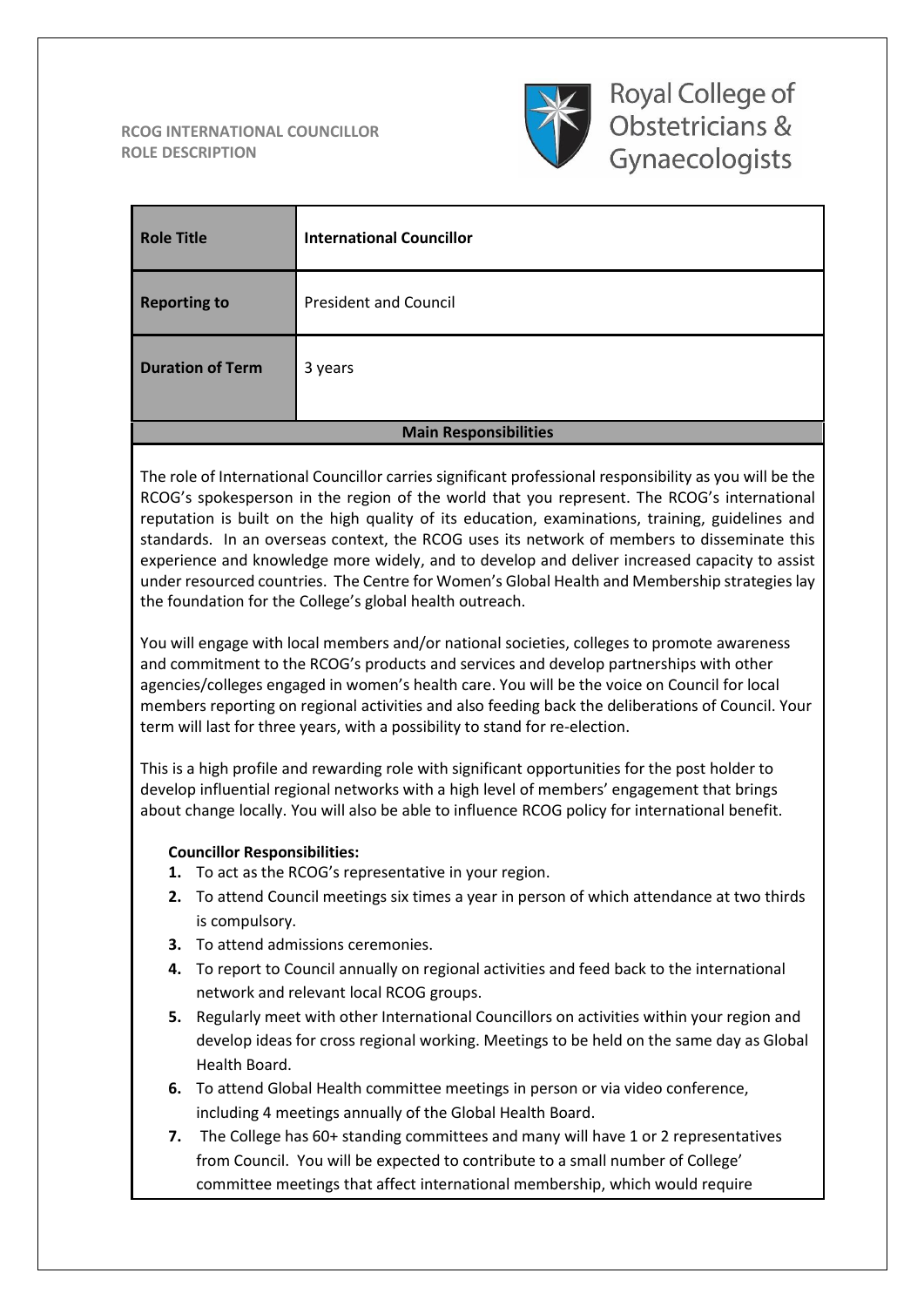attendance in person or via video conference, such as the Exams & Assessment Committee.

- **8.** Participate in examiner training for the MRCOG and take part in regional invigilation during exams period.
- **9.** To attend and contribute to Liaison Group Chairs meeting to be held annually at the College.
- **10.** To attend and contribute to IRC Chairs Meeting during Congress.
- **11.** To attend and contribute at RCOG World Congress.

### **Regional Responsibilities:**

- **12.** To encourage Fellows/Members/Associates in the international region to engage and contribute to all areas of College activities such as projects and conferences.
- **13.** To support International Representative Committees and Liaison Groups to form global health projects, assist with overseas Exams preparation and maintain links with local global health stakeholders.
- **14.** To support the work of the Centre for Women's Global Health in its focus countries, promoting its programmes to key stakeholders in the region and supporting the delivery of the Centre strategy.
- **15.** To communicate with Fellows/Members/Associates in the region on important issues and act as Council's voice in the region and promote College' initiatives.
- **16.** To participate in virtual or in-person Membership meetings with the international network and relevant representative' groups at least annually.
- **17.** To maintain and develop communication and effective working relationships with national O&G societies in your region such as FOGSI/OGSM/ RANZCOG/EBCOG etc. - this will require regular electronic communication and some travel to national/regional congresses. Each International Councillor is allocated a travel budget.
- **18.** To act as RCOG's advocate for women's health and rights across the region.
- **19.** To formally handover to your successor on demitting office, including introductions to key players in your region.

# **RCOG Responsibilities:**

- **20.** To assist RCOG Officers by providing local knowledge on the region.
- **21.** To lobby government and health officials about the Sustainable Development Goals, regional and national initiatives to reduce maternal and neonatal mortality and morbidity and the development of projects contributing to improvements in Sexual Reproductive Health.
- **22.** To develop and support Fellows/Members/Associates in countries where there are few members and encourage the generation of Associate membership.
- **23.** To make recommendations to Officers and Council regarding suitable candidates for Honorary Fellowships in the region.
- **24.** Work closely with RCOG Membership team to form regional engagement plan.
- **25.** To promote the Sims Black Fellowships and encourage local Fellows/Members to put forward suitable projects to be undertaken by a Sims Black Fellow.
- **26.** To promote internationally the RCOG's relevance to doctors practicing in the field of O&G who are not yet Fellows/Members/Associates of the RCOG.
- **27.** Strategically promote the role of Associate Champion to key regional stakeholders.
- **28.** To promote, expand and support the Medical Training Initiative across the region.

# **Personal Responsibilities**:

**29.** Opportunity to develop as an RCOG regional spokesperson.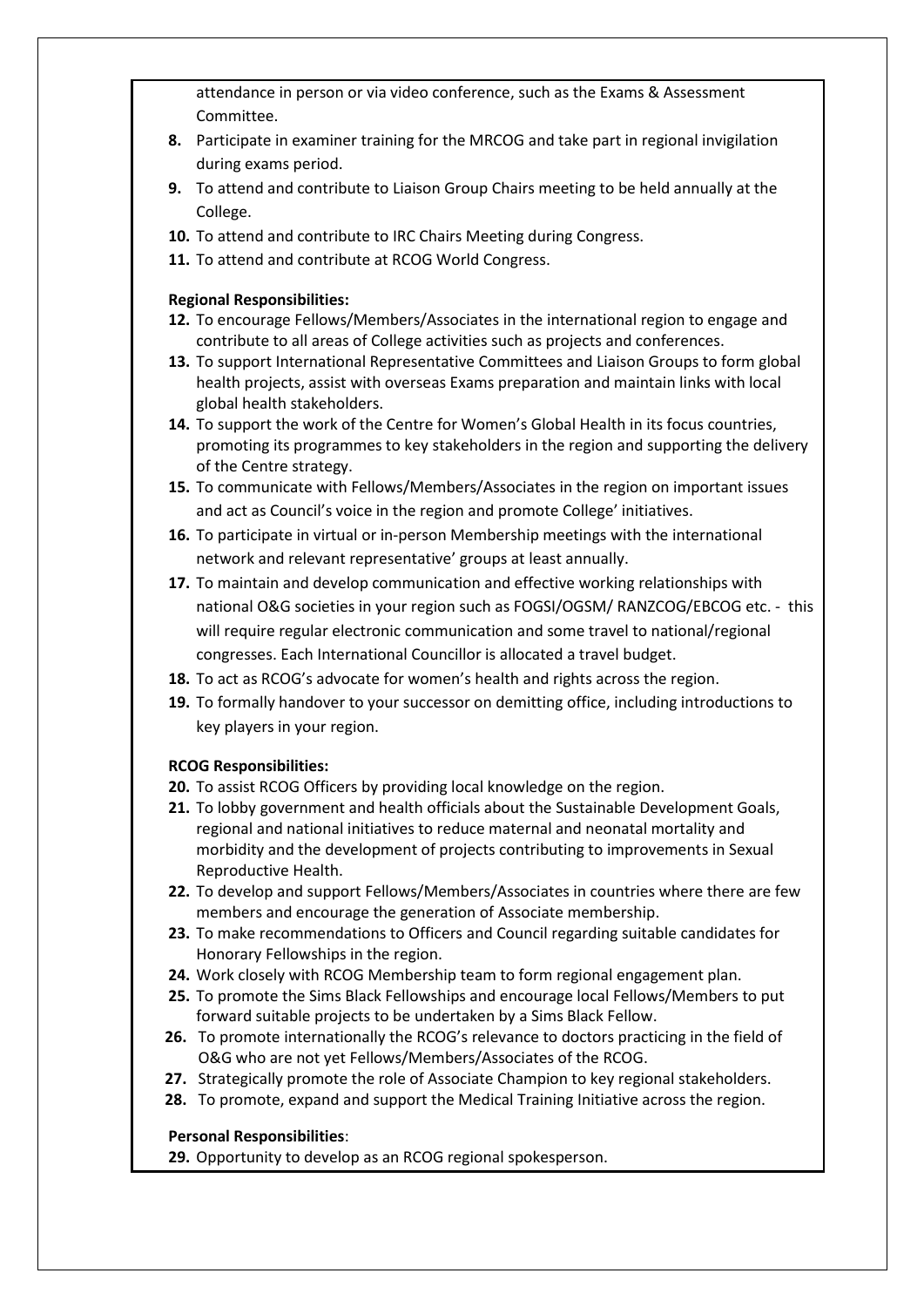**30.** Opportunity for international travel and assisting with overseas projects, examinations and training.

**<https://www.rcog.org.uk/en/about-us/governance/council/>**

### **Time Commitment**

This role carries significant professional responsibility and time will be required away from your work base which will need to be agreed with your Clinical and/or Medical Director.

- Formal induction day.
- Council meetings six times a year of which a minimum of two thirds must be attended.
- Admission Ceremonies (normally held on the same day as Friday Council meetings).
- Regional meetings once a year.
- Commitment to additional RCOG committee work will be required, including attendance at 4 Global Health Board meetings (annually) and other meetings that affect your regional membership.
- Attendance at the RCOG World Congress, IRC Chairs Meeting, LG Chairs Meeting as well as other conferences and meetings within the region.
- Attendance at RCOG Official dinners held to coincide with Council meetings.

## **Evaluation of the Role and Training**

On election there will be an official induction to the post and annual appraisal thereafter which contributes to your whole practice appraisal.

Training (online) in Public Sector Equality Duty will be provided by the RCOG.

Support for media training where applicable.

### **PERSON SPECIFICATION Qualifications / Training**

### **Essential**

- Fellow in active practice.
- Every candidate standing for election must be a Fellow in the UK or Republic of Ireland, and nominated in writing by at least three Fellows or Members of the College all of whom should be up to date with their membership subscription.
- Up to date knowledge of *Good Medical Practice* (GMC)

#### **Desirable**

Up to date knowledge of *Becoming Tomorrow's Specialist* (RCOG)